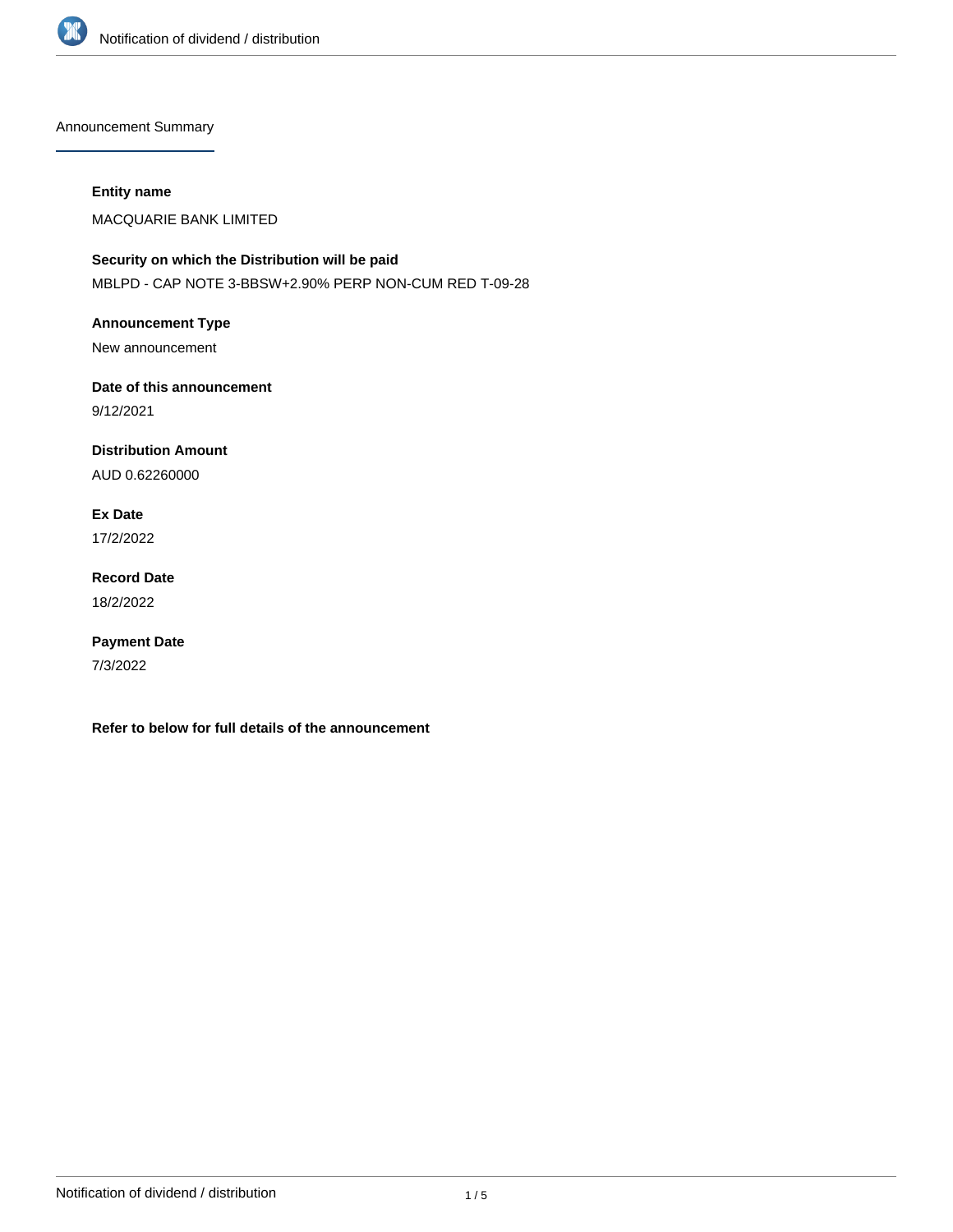

Announcement Details

Part 1 - Entity and announcement details

#### **1.1 Name of +Entity**

MACQUARIE BANK LIMITED

**1.2 Registered Number Type ACN** 

**Registration Number**

008583542

**1.3 ASX issuer code** MBL

#### **1.4 The announcement is** New announcement

**1.5 Date of this announcement** 9/12/2021

**1.6 ASX +Security Code** MBLPD

**ASX +Security Description** CAP NOTE 3-BBSW+2.90% PERP NON-CUM RED T-09-28

Part 2A - All dividends/distributions basic details

**2A.1 Type of dividend/distribution C** Ordinary

**2A.2 The Dividend/distribution:**

relates to a period of one quarter

**2A.3 The dividend/distribution relates to the financial reporting or payment period ending ended/ending (date)** 6/3/2022

**2A.4 +Record Date**

18/2/2022

**2A.5 Ex Date** 17/2/2022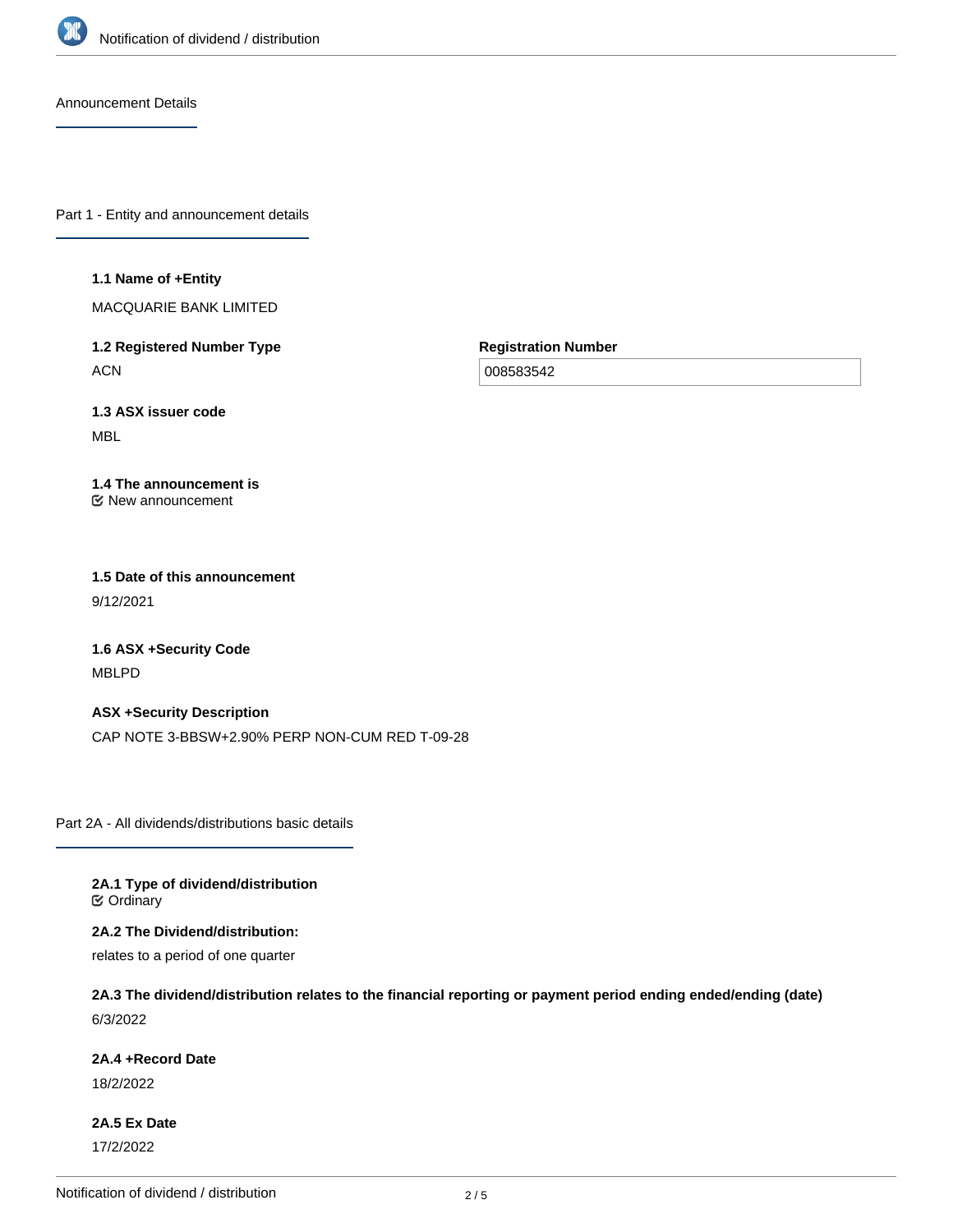### **2A.6 Payment Date**

7/3/2022

**2A.7 Are any of the below approvals required for the dividend/distribution before business day 0 of the timetable?**

- **•** Security holder approval
- **Court approval**
- **Lodgement of court order with +ASIC**
- **ACCC approval**
- **FIRB approval**
- **Another approval/condition external to the entity required before business day 0 of the timetable for the dividend/distribution.**

No

**2A.8 Currency in which the dividend/distribution is made ("primary currency")**

AUD - Australian Dollar

**2A.9 Total dividend/distribution payment amount per +security (in primary currency) for all dividends/distributions notified in this form**

**Estimated or Actual?** Actual

AUD 0.62260000

**2A.10 Does the entity have arrangements relating to the currency in which the dividend/distribution is paid to securityholders that it wishes to disclose to the market?** No

**2A.11 Does the entity have a securities plan for dividends/distributions on this +security?** We do not have a securities plan for dividends/distributions on this security

**2A.12 Does the +entity have tax component information apart from franking?** No

Part 3A - Ordinary dividend/distribution

| 3A.1 Is the ordinary dividend/distribution estimated at<br>this time?<br>tiX No | 3A.1a Ordinary dividend/distribution estimated amount<br>per +security |
|---------------------------------------------------------------------------------|------------------------------------------------------------------------|
|                                                                                 | AUD                                                                    |
| 3A.1b Ordinary Dividend/distribution amount per<br>security                     |                                                                        |
| AUD 0.62260000                                                                  |                                                                        |
| 3A.2 Is the ordinary dividend/distribution franked?<br>$\alpha$ Yes             | 3A.2a Is the ordinary dividend/distribution fully franked?<br>় No     |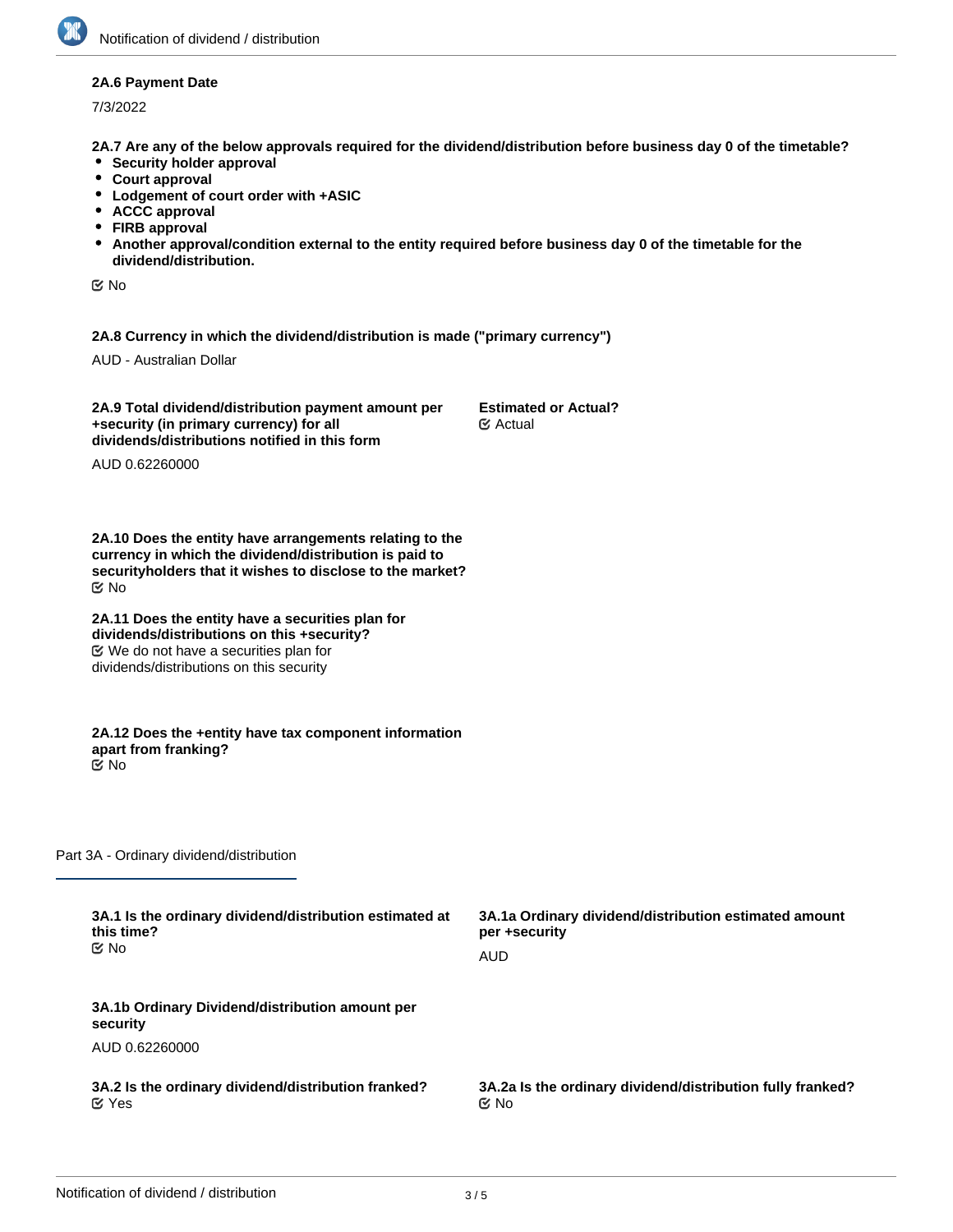

| 3A.3 Percentage of ordinary dividend/distribution that is 3A.3a Applicable corporate tax rate for franking credit<br>franked | (%)                                                                |
|------------------------------------------------------------------------------------------------------------------------------|--------------------------------------------------------------------|
| 40.0000 %                                                                                                                    | 30.0000 %                                                          |
| 3A.4 Ordinary dividend/distribution franked amount per<br>+security                                                          | 3A.5 Percentage amount of dividend which is unfranked<br>60.0000 % |
| AUD 0.24904000                                                                                                               |                                                                    |
| 3A.6 Ordinary dividend/distribution unfranked amount<br>per +security excluding conduit foreign income amount                |                                                                    |
| AUD 0.00000000                                                                                                               |                                                                    |
| 3A.7 Ordinary dividend/distribution conduit foreign<br>income amount per security                                            |                                                                    |
| AUD 0.37356000                                                                                                               |                                                                    |
|                                                                                                                              |                                                                    |
| Part 3D - Preference +security distribution rate details                                                                     |                                                                    |
| 3D.1 Start date of payment period                                                                                            | 3D.2 End date of payment period                                    |
| 7/12/2021                                                                                                                    | 6/3/2022                                                           |
| 3D.3 Date dividend/distribution rate is set (optional)<br>7/12/2021                                                          |                                                                    |
| 3D.4 Describe how the date that dividend/distribution rate is set is determined<br>First day of period                       |                                                                    |
| 3D.5 Number of days in the dividend/distribution period                                                                      |                                                                    |
| 90                                                                                                                           |                                                                    |
| 3D.6 Dividend/distribution base rate (pa)<br>0.0579 %                                                                        |                                                                    |
|                                                                                                                              |                                                                    |
| 3D.7 Comments on how dividend/distribution base rate is set                                                                  |                                                                    |
| 90 Day BBSW mid rate of first day of Distribution Period                                                                     |                                                                    |
| 3D.8 Dividend/distribution margin                                                                                            |                                                                    |
| 2.9000 %                                                                                                                     |                                                                    |
| 3D.9 Comments on how dividend/distribution margin is set                                                                     |                                                                    |
| Fixed Margin, with Distribution Rate adjusted for franking                                                                   |                                                                    |
| 3D.10 Any other rate / multiplier used in calculating dividend/distribution rate                                             |                                                                    |
| $-0.4329%$                                                                                                                   |                                                                    |
| 3D.11 Comments on how other rate used in calculating dividend/distribution rate is set                                       |                                                                    |